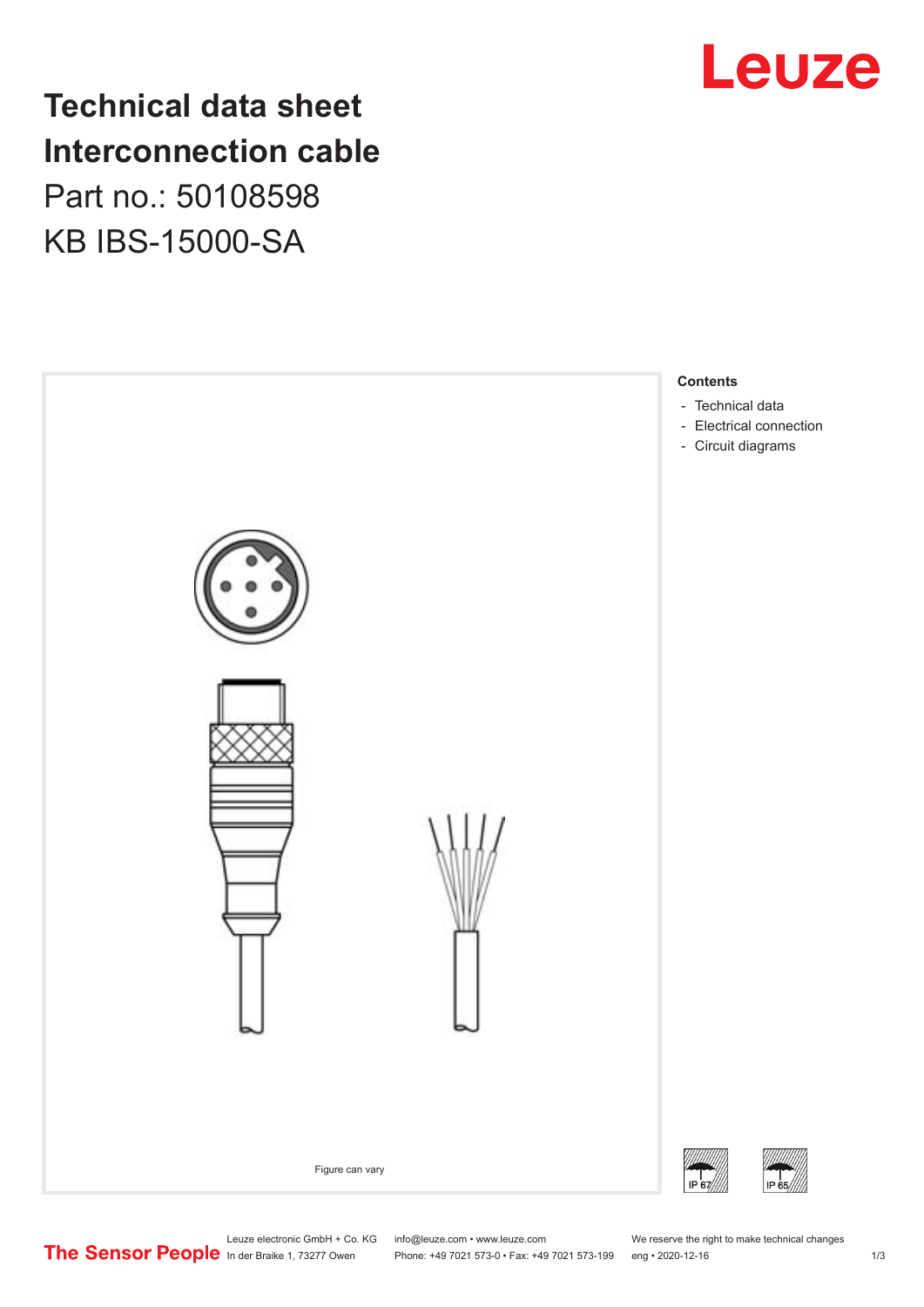## <span id="page-1-0"></span>**Technical data**

# Leuze

| <b>Basic data</b>                            |                                                                                                                                                                             | <b>Mechanical data</b>                       |
|----------------------------------------------|-----------------------------------------------------------------------------------------------------------------------------------------------------------------------------|----------------------------------------------|
| Suitable for interface                       | Interbus-S                                                                                                                                                                  | <b>Width across flats</b>                    |
|                                              |                                                                                                                                                                             | <b>Bending cycles</b>                        |
| <b>Electrical data</b>                       |                                                                                                                                                                             | Bending radius, flex                         |
|                                              |                                                                                                                                                                             | Bending radius, sta                          |
| Performance data<br><b>Operating voltage</b> | Max. 30 V AC/DC                                                                                                                                                             | <b>Environmental da</b>                      |
|                                              |                                                                                                                                                                             |                                              |
| <b>Connection</b>                            |                                                                                                                                                                             | <b>Ambient temperature</b><br>flexible use   |
| <b>Connection 1</b>                          |                                                                                                                                                                             | <b>Ambient temperature</b><br>stationary use |
| <b>Type of connection</b>                    | Connector                                                                                                                                                                   |                                              |
| <b>Thread size</b>                           | M12                                                                                                                                                                         | <b>Certifications</b>                        |
| <b>Type</b>                                  | Male                                                                                                                                                                        | Degree of protectio                          |
| Handle body material                         | <b>PUR</b>                                                                                                                                                                  |                                              |
| No. of pins                                  | 5-pin                                                                                                                                                                       | <b>Classification</b>                        |
| Encoding                                     | B-coded                                                                                                                                                                     | <b>Customs tariff num</b>                    |
| <b>Version</b>                               | Axial                                                                                                                                                                       | eCl@ss 5.1.4                                 |
| Lock                                         | Screw fitting, nickel-plated diecast zinc,                                                                                                                                  | eCl@ss 8.0                                   |
|                                              | recommended torque 0.6 Nm, self-                                                                                                                                            | eCl@ss 9.0                                   |
|                                              | locking                                                                                                                                                                     | eCl@ss 10.0                                  |
| <b>Connection 2</b>                          |                                                                                                                                                                             | eCl@ss 11.0                                  |
| <b>Type of connection</b>                    | Open end                                                                                                                                                                    | <b>ETIM 5.0</b>                              |
|                                              |                                                                                                                                                                             | <b>ETIM 6.0</b>                              |
| <b>Cable properties</b>                      |                                                                                                                                                                             | <b>ETIM 7.0</b>                              |
| <b>Number of conductors</b>                  | 5 Piece(s)                                                                                                                                                                  |                                              |
| Wire cross section                           | $0.25$ mm <sup>2</sup>                                                                                                                                                      |                                              |
| <b>AWG</b>                                   | 24                                                                                                                                                                          |                                              |
| <b>Sheathing color</b>                       | Violet                                                                                                                                                                      |                                              |
| <b>Shielded</b>                              | Yes                                                                                                                                                                         |                                              |
| Silicone-free                                | Yes                                                                                                                                                                         |                                              |
| Cable design                                 | Connection cable (open on one end)                                                                                                                                          |                                              |
| Cable diameter (external)                    | $7.5 \text{ mm}$                                                                                                                                                            |                                              |
| Cable length                                 | 15,000 mm                                                                                                                                                                   |                                              |
| <b>Sheathing material</b>                    | <b>PUR</b>                                                                                                                                                                  |                                              |
| <b>Wire insulation</b>                       | PP                                                                                                                                                                          |                                              |
| Suitability for drag chains                  | Yes                                                                                                                                                                         |                                              |
| <b>Traverse rate</b>                         | Max. 3.3 m/s with horiz. traverse path of<br>5m and and max. acceleration of 5m/s <sup>2</sup>                                                                              |                                              |
| Properties of the outer sheathing            | Free of CFC, cadmium, silicone, halogen<br>and lead, matt, low-adhesion, abrasion-<br>resistant, easily machine-processable                                                 |                                              |
| Resistance of the outer sheathing            | Hydrolysis and microbe resistant, good<br>oil, gasoline and chemical resistance<br>and flame retardant in accordance with<br>DIN EN 60332-1 / VDE 0482-332-1-2 /<br>CSAFT-1 |                                              |

#### **Mechanical data**

| <b>Width across flats</b>                                       | $13 \text{ mm}$          |
|-----------------------------------------------------------------|--------------------------|
| <b>Bending cycles</b>                                           | 1,000,000 Piece(s)       |
| Bending radius, flexible laying, min.                           | Min. 10 x cable diameter |
| Bending radius, stationary laying, min. Min. 5 x cable diameter |                          |
| <b>Environmental data</b>                                       |                          |
| Ambient temperature, operation,<br>flexible use                 | $-2580 °C$               |
| Ambient temperature, operation,<br>stationary use               | $-5080 °C$               |
| <b>Certifications</b>                                           |                          |
| Degree of protection                                            | IP 65                    |
| <b>Classification</b>                                           |                          |
| <b>Customs tariff number</b>                                    | 85444290                 |
| eCl@ss 5.1.4                                                    | 27279201                 |
| eCl@ss 8.0                                                      | 27279218                 |
| eCl@ss 9.0                                                      | 27060311                 |
| eCl@ss 10.0                                                     | 27060311                 |
| eCl@ss 11.0                                                     | 27060311                 |
| <b>ETIM 5.0</b>                                                 | EC001855                 |
| <b>ETIM 6.0</b>                                                 | EC001855                 |
| <b>ETIM 7.0</b>                                                 | EC001855                 |

# **Electrical connection**

**Connection 1**

| <b>Type of connection</b> | Connector                                                                             |
|---------------------------|---------------------------------------------------------------------------------------|
| <b>Thread size</b>        | M <sub>12</sub>                                                                       |
| <b>Type</b>               | Male                                                                                  |
| <b>Material</b>           | <b>PUR</b>                                                                            |
| Handle body material      | <b>PUR</b>                                                                            |
| No. of pins               | 5-pin                                                                                 |
| Encoding                  | B-coded                                                                               |
| Version                   | Axial                                                                                 |
| Lock                      | Screw fitting, nickel-plated diecast zinc, recommended<br>torque 0.6 Nm, self-locking |

Leuze electronic GmbH + Co. KG info@leuze.com • www.leuze.com We reserve the right to make technical changes ln der Braike 1, 73277 Owen Phone: +49 7021 573-0 • Fax: +49 7021 573-199 eng • 2020-12-16 2/3